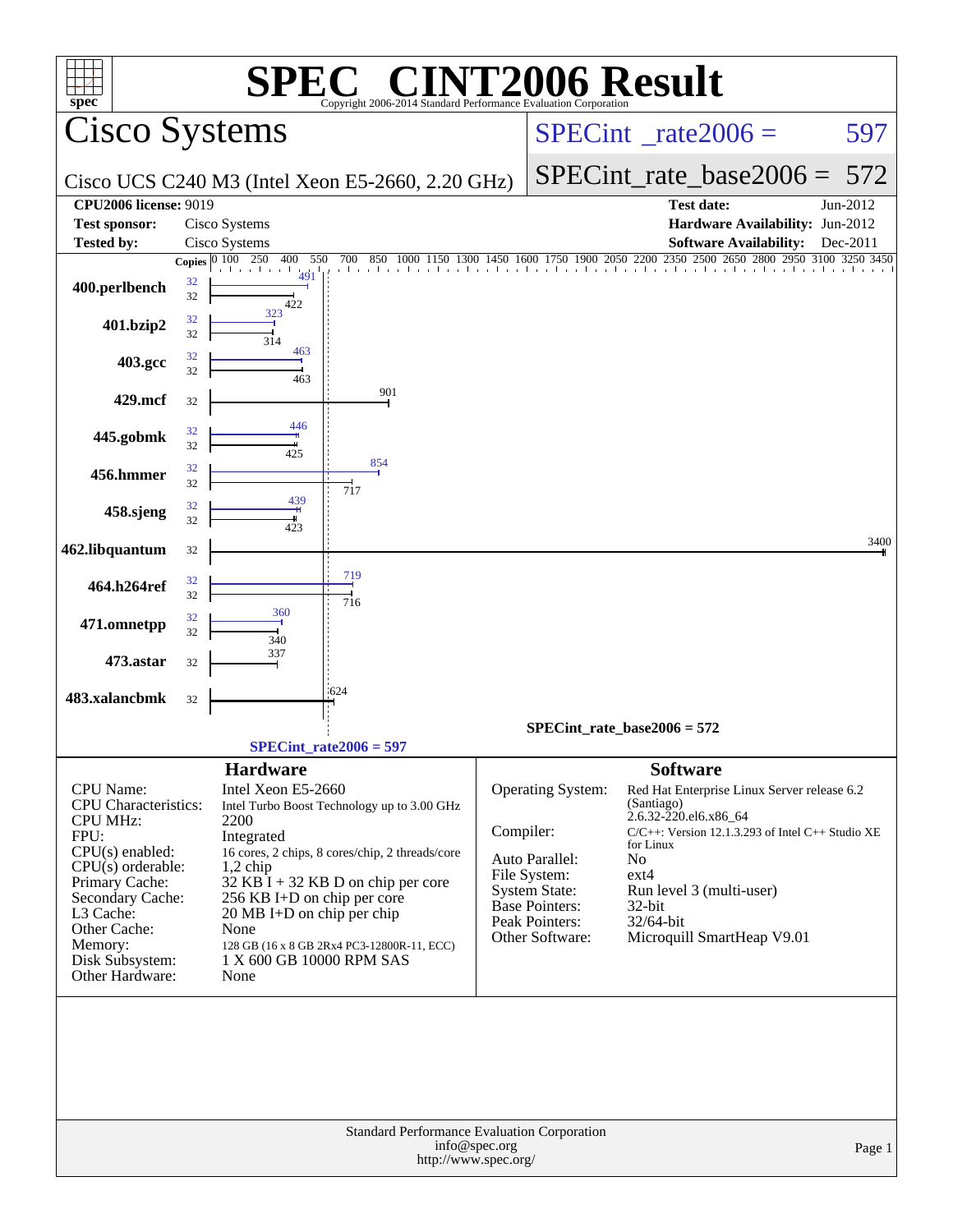

## Cisco Systems

### SPECint rate $2006 = 597$

Cisco UCS C240 M3 (Intel Xeon E5-2660, 2.20 GHz)

[SPECint\\_rate\\_base2006 =](http://www.spec.org/auto/cpu2006/Docs/result-fields.html#SPECintratebase2006) 572

**[CPU2006 license:](http://www.spec.org/auto/cpu2006/Docs/result-fields.html#CPU2006license)** 9019 **[Test date:](http://www.spec.org/auto/cpu2006/Docs/result-fields.html#Testdate)** Jun-2012

**[Test sponsor:](http://www.spec.org/auto/cpu2006/Docs/result-fields.html#Testsponsor)** Cisco Systems **[Hardware Availability:](http://www.spec.org/auto/cpu2006/Docs/result-fields.html#HardwareAvailability)** Jun-2012 **[Tested by:](http://www.spec.org/auto/cpu2006/Docs/result-fields.html#Testedby)** Cisco Systems **[Software Availability:](http://www.spec.org/auto/cpu2006/Docs/result-fields.html#SoftwareAvailability)** Dec-2011

#### **[Results Table](http://www.spec.org/auto/cpu2006/Docs/result-fields.html#ResultsTable)**

|                  | <b>Base</b>                                                                                              |                |       |                |            |                |       | <b>Peak</b>   |                |              |                |              |                |              |
|------------------|----------------------------------------------------------------------------------------------------------|----------------|-------|----------------|------------|----------------|-------|---------------|----------------|--------------|----------------|--------------|----------------|--------------|
| <b>Benchmark</b> | <b>Copies</b>                                                                                            | <b>Seconds</b> | Ratio | <b>Seconds</b> | Ratio      | <b>Seconds</b> | Ratio | <b>Copies</b> | <b>Seconds</b> | <b>Ratio</b> | <b>Seconds</b> | <b>Ratio</b> | <b>Seconds</b> | <b>Ratio</b> |
| 400.perlbench    | 32                                                                                                       | 740            | 422   | 744            | 420        | 742            | 422   | 32            | 636            | 492          | 637            | 491          | 637            | <u>491</u>   |
| 401.bzip2        | 32                                                                                                       | 985            | 313   | 979            | 315        | 984            | 314   | 32            | 957            | 323          | 955            | 324          | 956            | <u>323</u>   |
| $403.\text{gcc}$ | 32                                                                                                       | 558            | 462   | 556            | 463        | 554            | 465   | 32            | 556            | 463          | 556            | 464          | 560            | 460          |
| $429$ .mcf       | 32                                                                                                       | 324            | 902   | 324            | 901        | 325            | 898   | 32            | 324            | 902          | 324            | 901          | 325            | 898          |
| $445$ .gobmk     | 32                                                                                                       | 791            | 424   | 790            | 425        | 771            | 435   | 32            | 774            | 434          | 753            | 446          | 752            | 446          |
| 456.hmmer        | 32                                                                                                       | 418            | 715   | 416            | 717        | 416            | 717   | 32            | 349            | 854          | 352            | 847          | 350            | 854          |
| $458$ .sjeng     | 32                                                                                                       | 915            | 423   | 917            | 422        | 897            | 431   | 32            | 881            | 439          | 857            | 452          | 881            | 439          |
| 462.libquantum   | 32                                                                                                       | 194            | 3410  | 195            | 3400       | 195            | 3400  | 32            | 194            | 3410         | 195            | 3400         | 195            | 3400         |
| 464.h264ref      | 32                                                                                                       | 995            | 712   | 988            | 717        | 989            | 716   | 32            | 985            | 719          | 987            | 718          | 985            | 719          |
| 471.omnetpp      | 32                                                                                                       | 589            | 339   | 589            | <b>340</b> | 588            | 340   | 32            | 556            | 360          | 556            | 360          | 554            | 361          |
| $473$ . astar    | 32                                                                                                       | 667            | 337   | 667            | 337        | 667            | 337   | 32            | 667            | 337          | 667            | 337          | 667            | 337          |
| 483.xalancbmk    | 32                                                                                                       | 354            | 623   | 354            | 624        | 354            | 624   | 32            | 354            | 623          | 354            | 624          | 354            | 624          |
|                  | Results appear in the order in which they were run. Bold underlined text indicates a median measurement. |                |       |                |            |                |       |               |                |              |                |              |                |              |

#### **[Submit Notes](http://www.spec.org/auto/cpu2006/Docs/result-fields.html#SubmitNotes)**

 The numactl mechanism was used to bind copies to processors. The config file option 'submit' was used to generate numactl commands to bind each copy to a specific processor. For details, please see the config file.

#### **[Operating System Notes](http://www.spec.org/auto/cpu2006/Docs/result-fields.html#OperatingSystemNotes)**

Stack size set to unlimited using "ulimit -s unlimited"

#### **[Platform Notes](http://www.spec.org/auto/cpu2006/Docs/result-fields.html#PlatformNotes)**

BIOS Configuration: Processor Power State C6 set to Disabled Processor Power State C1 Enhanced set to Disabled Power Technology set to Custom Energy Performance set to Performance DRAM Clock Throttling set to Performance Sysinfo program /opt/cpu2006-1.2/config/sysinfo.rev6800 \$Rev: 6800 \$ \$Date:: 2011-10-11 #\$ 6f2ebdff5032aaa42e583f96b07f99d3 running on localhost.localdomain Tue Jun 5 10:12:20 2012 This section contains SUT (System Under Test) info as seen by some common utilities. To remove or add to this section, see: <http://www.spec.org/cpu2006/Docs/config.html#sysinfo> From /proc/cpuinfo model name : Intel(R) Xeon(R) CPU E5-2660 0 @ 2.20GHz 2 "physical id"s (chips)

Continued on next page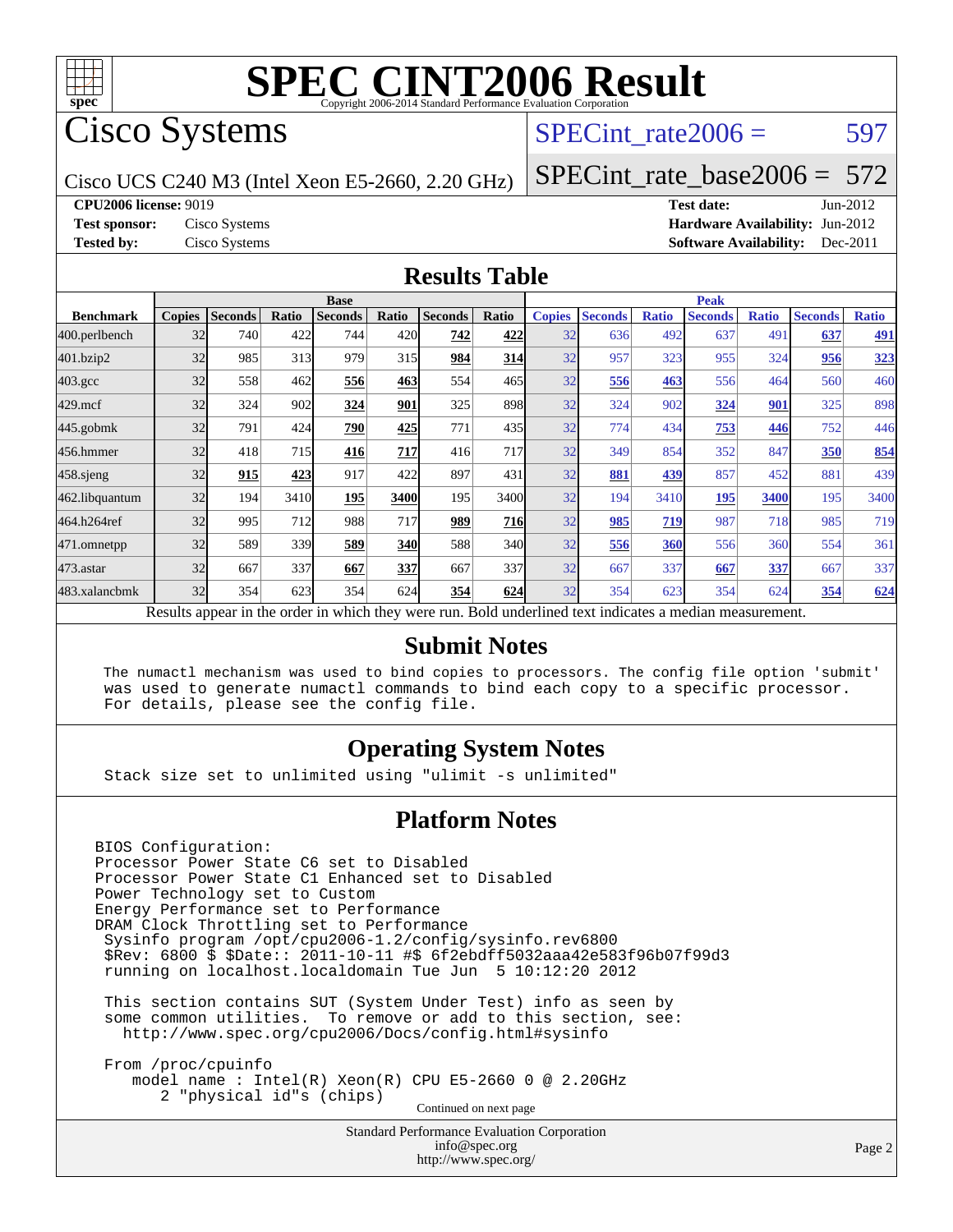

Cisco Systems

SPECint rate $2006 = 597$ 

[SPECint\\_rate\\_base2006 =](http://www.spec.org/auto/cpu2006/Docs/result-fields.html#SPECintratebase2006) 572

Cisco UCS C240 M3 (Intel Xeon E5-2660, 2.20 GHz)

**[Tested by:](http://www.spec.org/auto/cpu2006/Docs/result-fields.html#Testedby)** Cisco Systems **[Software Availability:](http://www.spec.org/auto/cpu2006/Docs/result-fields.html#SoftwareAvailability)** Dec-2011

**[CPU2006 license:](http://www.spec.org/auto/cpu2006/Docs/result-fields.html#CPU2006license)** 9019 **[Test date:](http://www.spec.org/auto/cpu2006/Docs/result-fields.html#Testdate)** Jun-2012 **[Test sponsor:](http://www.spec.org/auto/cpu2006/Docs/result-fields.html#Testsponsor)** Cisco Systems **[Hardware Availability:](http://www.spec.org/auto/cpu2006/Docs/result-fields.html#HardwareAvailability)** Jun-2012

#### **[Platform Notes \(Continued\)](http://www.spec.org/auto/cpu2006/Docs/result-fields.html#PlatformNotes)**

 32 "processors" cores, siblings (Caution: counting these is hw and system dependent. The following excerpts from /proc/cpuinfo might not be reliable. Use with caution.) cpu cores : 8 siblings : 16 physical 0: cores 0 1 2 3 4 5 6 7 physical 1: cores 0 1 2 3 4 5 6 7 cache size : 20480 KB From /proc/meminfo<br>MemTotal: 132100612 kB HugePages\_Total: 0<br>Hugepagesize: 2048 kB Hugepagesize: /usr/bin/lsb\_release -d Red Hat Enterprise Linux Server release 6.2 (Santiago) From /etc/\*release\* /etc/\*version\* redhat-release: Red Hat Enterprise Linux Server release 6.2 (Santiago) system-release: Red Hat Enterprise Linux Server release 6.2 (Santiago) system-release-cpe: cpe:/o:redhat:enterprise\_linux:6server:ga:server uname -a: Linux localhost.localdomain 2.6.32-220.el6.x86\_64 #1 SMP Wed Nov 9 08:03:13 EST 2011 x86\_64 x86\_64 x86\_64 GNU/Linux run-level 3 Jun 5 09:34 SPEC is set to: /opt/cpu2006-1.2<br>Filesystem Type Size U Filesystem Type Size Used Avail Use% Mounted on<br>/dev/sdal ext4 550G 19G 503G 4% / 19G 503G 4% / Additional information from dmidecode: Memory: 16x 0xCE00 M393B1K70DH0-YK0 8 GB 1600 MHz 1 rank (End of data from sysinfo program)

#### **[General Notes](http://www.spec.org/auto/cpu2006/Docs/result-fields.html#GeneralNotes)**

Environment variables set by runspec before the start of the run:  $LD_LIBRARY_PATH$  = "/opt/cpu2006-1.2/libs/32:/opt/cpu2006-1.2/libs/64" Intel HT Technology = enable Binaries compiled on a system with 2 X Intel Xeon E5-2690 CPU + 128 GB memory using RHEL 6.2 Transparent Huge Pages enabled with: echo always > /sys/kernel/mm/redhat\_transparent\_hugepage/enabled Filesystem page cache cleared with:<br>echo 1> /proc/sys/ym/drop cac /proc/sys/vm/drop\_caches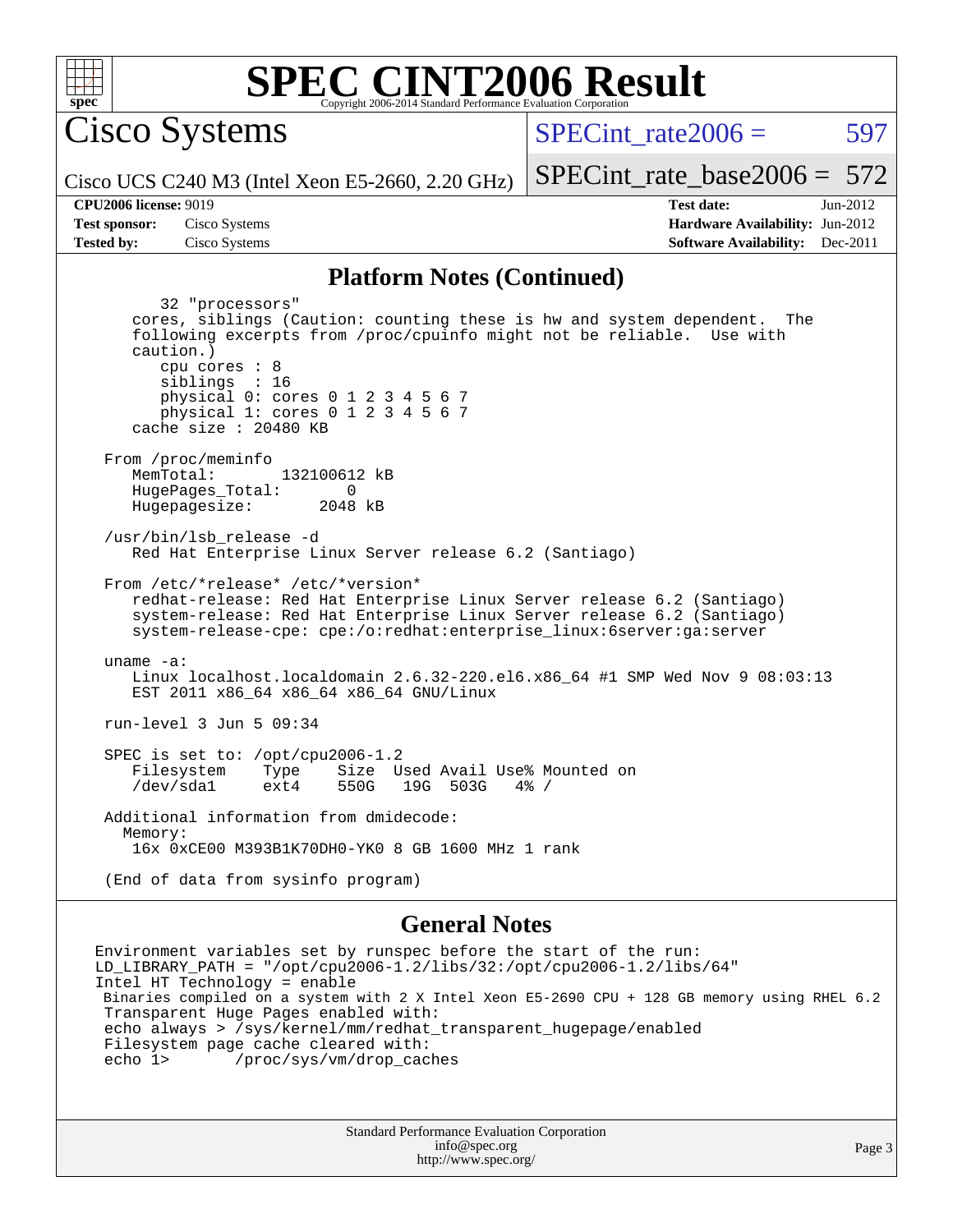

Cisco Systems

SPECint rate $2006 = 597$ 

[SPECint\\_rate\\_base2006 =](http://www.spec.org/auto/cpu2006/Docs/result-fields.html#SPECintratebase2006)  $572$ 

Cisco UCS C240 M3 (Intel Xeon E5-2660, 2.20 GHz)

**[Tested by:](http://www.spec.org/auto/cpu2006/Docs/result-fields.html#Testedby)** Cisco Systems **[Software Availability:](http://www.spec.org/auto/cpu2006/Docs/result-fields.html#SoftwareAvailability)** Dec-2011

**[CPU2006 license:](http://www.spec.org/auto/cpu2006/Docs/result-fields.html#CPU2006license)** 9019 **[Test date:](http://www.spec.org/auto/cpu2006/Docs/result-fields.html#Testdate)** Jun-2012 **[Test sponsor:](http://www.spec.org/auto/cpu2006/Docs/result-fields.html#Testsponsor)** Cisco Systems **[Hardware Availability:](http://www.spec.org/auto/cpu2006/Docs/result-fields.html#HardwareAvailability)** Jun-2012

## **[Base Compiler Invocation](http://www.spec.org/auto/cpu2006/Docs/result-fields.html#BaseCompilerInvocation)**

[C benchmarks](http://www.spec.org/auto/cpu2006/Docs/result-fields.html#Cbenchmarks):  $\text{icc}$   $-\text{m32}$ 

[C++ benchmarks:](http://www.spec.org/auto/cpu2006/Docs/result-fields.html#CXXbenchmarks) [icpc -m32](http://www.spec.org/cpu2006/results/res2012q3/cpu2006-20120613-22880.flags.html#user_CXXbase_intel_icpc_4e5a5ef1a53fd332b3c49e69c3330699)

**[Base Portability Flags](http://www.spec.org/auto/cpu2006/Docs/result-fields.html#BasePortabilityFlags)**

 400.perlbench: [-DSPEC\\_CPU\\_LINUX\\_IA32](http://www.spec.org/cpu2006/results/res2012q3/cpu2006-20120613-22880.flags.html#b400.perlbench_baseCPORTABILITY_DSPEC_CPU_LINUX_IA32) 462.libquantum: [-DSPEC\\_CPU\\_LINUX](http://www.spec.org/cpu2006/results/res2012q3/cpu2006-20120613-22880.flags.html#b462.libquantum_baseCPORTABILITY_DSPEC_CPU_LINUX) 483.xalancbmk: [-DSPEC\\_CPU\\_LINUX](http://www.spec.org/cpu2006/results/res2012q3/cpu2006-20120613-22880.flags.html#b483.xalancbmk_baseCXXPORTABILITY_DSPEC_CPU_LINUX)

### **[Base Optimization Flags](http://www.spec.org/auto/cpu2006/Docs/result-fields.html#BaseOptimizationFlags)**

[C benchmarks](http://www.spec.org/auto/cpu2006/Docs/result-fields.html#Cbenchmarks):

[-xSSE4.2](http://www.spec.org/cpu2006/results/res2012q3/cpu2006-20120613-22880.flags.html#user_CCbase_f-xSSE42_f91528193cf0b216347adb8b939d4107) [-ipo](http://www.spec.org/cpu2006/results/res2012q3/cpu2006-20120613-22880.flags.html#user_CCbase_f-ipo) [-O3](http://www.spec.org/cpu2006/results/res2012q3/cpu2006-20120613-22880.flags.html#user_CCbase_f-O3) [-no-prec-div](http://www.spec.org/cpu2006/results/res2012q3/cpu2006-20120613-22880.flags.html#user_CCbase_f-no-prec-div) [-opt-prefetch](http://www.spec.org/cpu2006/results/res2012q3/cpu2006-20120613-22880.flags.html#user_CCbase_f-opt-prefetch) [-opt-mem-layout-trans=3](http://www.spec.org/cpu2006/results/res2012q3/cpu2006-20120613-22880.flags.html#user_CCbase_f-opt-mem-layout-trans_a7b82ad4bd7abf52556d4961a2ae94d5)

[C++ benchmarks:](http://www.spec.org/auto/cpu2006/Docs/result-fields.html#CXXbenchmarks)

[-xSSE4.2](http://www.spec.org/cpu2006/results/res2012q3/cpu2006-20120613-22880.flags.html#user_CXXbase_f-xSSE42_f91528193cf0b216347adb8b939d4107) [-ipo](http://www.spec.org/cpu2006/results/res2012q3/cpu2006-20120613-22880.flags.html#user_CXXbase_f-ipo) [-O3](http://www.spec.org/cpu2006/results/res2012q3/cpu2006-20120613-22880.flags.html#user_CXXbase_f-O3) [-no-prec-div](http://www.spec.org/cpu2006/results/res2012q3/cpu2006-20120613-22880.flags.html#user_CXXbase_f-no-prec-div) [-opt-prefetch](http://www.spec.org/cpu2006/results/res2012q3/cpu2006-20120613-22880.flags.html#user_CXXbase_f-opt-prefetch) [-opt-mem-layout-trans=3](http://www.spec.org/cpu2006/results/res2012q3/cpu2006-20120613-22880.flags.html#user_CXXbase_f-opt-mem-layout-trans_a7b82ad4bd7abf52556d4961a2ae94d5) [-Wl,-z,muldefs](http://www.spec.org/cpu2006/results/res2012q3/cpu2006-20120613-22880.flags.html#user_CXXbase_link_force_multiple1_74079c344b956b9658436fd1b6dd3a8a) [-L/smartheap -lsmartheap](http://www.spec.org/cpu2006/results/res2012q3/cpu2006-20120613-22880.flags.html#user_CXXbase_SmartHeap_7c9e394a5779e1a7fec7c221e123830c)

### **[Base Other Flags](http://www.spec.org/auto/cpu2006/Docs/result-fields.html#BaseOtherFlags)**

[C benchmarks](http://www.spec.org/auto/cpu2006/Docs/result-fields.html#Cbenchmarks):

403.gcc: [-Dalloca=\\_alloca](http://www.spec.org/cpu2006/results/res2012q3/cpu2006-20120613-22880.flags.html#b403.gcc_baseEXTRA_CFLAGS_Dalloca_be3056838c12de2578596ca5467af7f3)

## **[Peak Compiler Invocation](http://www.spec.org/auto/cpu2006/Docs/result-fields.html#PeakCompilerInvocation)**

[C benchmarks \(except as noted below\)](http://www.spec.org/auto/cpu2006/Docs/result-fields.html#Cbenchmarksexceptasnotedbelow): [icc -m32](http://www.spec.org/cpu2006/results/res2012q3/cpu2006-20120613-22880.flags.html#user_CCpeak_intel_icc_5ff4a39e364c98233615fdd38438c6f2) 400.perlbench: [icc -m64](http://www.spec.org/cpu2006/results/res2012q3/cpu2006-20120613-22880.flags.html#user_peakCCLD400_perlbench_intel_icc_64bit_bda6cc9af1fdbb0edc3795bac97ada53) 401.bzip2: [icc -m64](http://www.spec.org/cpu2006/results/res2012q3/cpu2006-20120613-22880.flags.html#user_peakCCLD401_bzip2_intel_icc_64bit_bda6cc9af1fdbb0edc3795bac97ada53)

456.hmmer: [icc -m64](http://www.spec.org/cpu2006/results/res2012q3/cpu2006-20120613-22880.flags.html#user_peakCCLD456_hmmer_intel_icc_64bit_bda6cc9af1fdbb0edc3795bac97ada53)

458.sjeng: [icc -m64](http://www.spec.org/cpu2006/results/res2012q3/cpu2006-20120613-22880.flags.html#user_peakCCLD458_sjeng_intel_icc_64bit_bda6cc9af1fdbb0edc3795bac97ada53)

```
C++ benchmarks: 
icpc -m32
```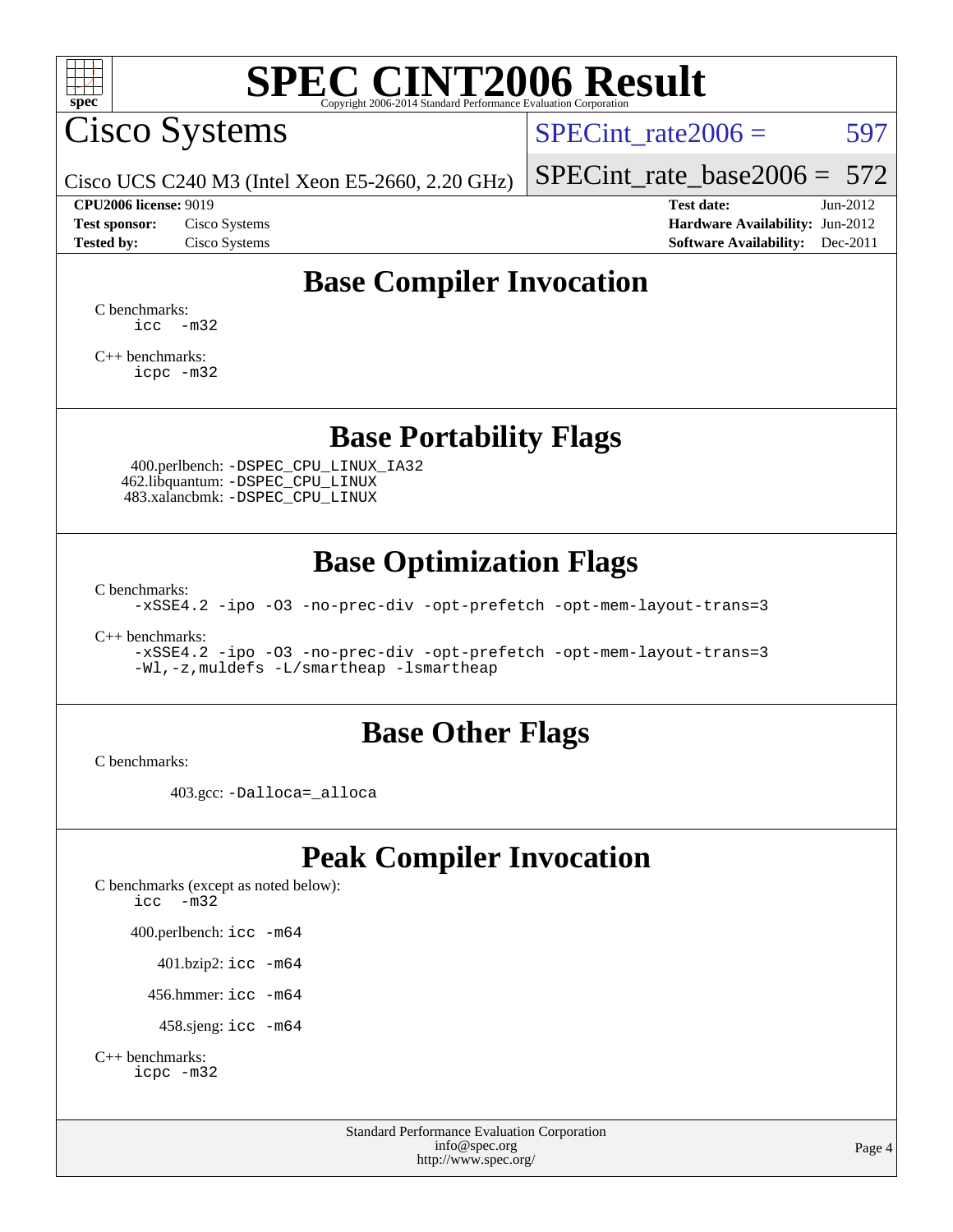

Cisco Systems

SPECint rate $2006 = 597$ 

Cisco UCS C240 M3 (Intel Xeon E5-2660, 2.20 GHz)

[SPECint\\_rate\\_base2006 =](http://www.spec.org/auto/cpu2006/Docs/result-fields.html#SPECintratebase2006) 572

**[CPU2006 license:](http://www.spec.org/auto/cpu2006/Docs/result-fields.html#CPU2006license)** 9019 **[Test date:](http://www.spec.org/auto/cpu2006/Docs/result-fields.html#Testdate)** Jun-2012 **[Test sponsor:](http://www.spec.org/auto/cpu2006/Docs/result-fields.html#Testsponsor)** Cisco Systems **[Hardware Availability:](http://www.spec.org/auto/cpu2006/Docs/result-fields.html#HardwareAvailability)** Jun-2012 **[Tested by:](http://www.spec.org/auto/cpu2006/Docs/result-fields.html#Testedby)** Cisco Systems **[Software Availability:](http://www.spec.org/auto/cpu2006/Docs/result-fields.html#SoftwareAvailability)** Dec-2011

## **[Peak Portability Flags](http://www.spec.org/auto/cpu2006/Docs/result-fields.html#PeakPortabilityFlags)**

 400.perlbench: [-DSPEC\\_CPU\\_LP64](http://www.spec.org/cpu2006/results/res2012q3/cpu2006-20120613-22880.flags.html#b400.perlbench_peakCPORTABILITY_DSPEC_CPU_LP64) [-DSPEC\\_CPU\\_LINUX\\_X64](http://www.spec.org/cpu2006/results/res2012q3/cpu2006-20120613-22880.flags.html#b400.perlbench_peakCPORTABILITY_DSPEC_CPU_LINUX_X64) 401.bzip2: [-DSPEC\\_CPU\\_LP64](http://www.spec.org/cpu2006/results/res2012q3/cpu2006-20120613-22880.flags.html#suite_peakCPORTABILITY401_bzip2_DSPEC_CPU_LP64) 456.hmmer: [-DSPEC\\_CPU\\_LP64](http://www.spec.org/cpu2006/results/res2012q3/cpu2006-20120613-22880.flags.html#suite_peakCPORTABILITY456_hmmer_DSPEC_CPU_LP64) 458.sjeng: [-DSPEC\\_CPU\\_LP64](http://www.spec.org/cpu2006/results/res2012q3/cpu2006-20120613-22880.flags.html#suite_peakCPORTABILITY458_sjeng_DSPEC_CPU_LP64) 462.libquantum: [-DSPEC\\_CPU\\_LINUX](http://www.spec.org/cpu2006/results/res2012q3/cpu2006-20120613-22880.flags.html#b462.libquantum_peakCPORTABILITY_DSPEC_CPU_LINUX) 483.xalancbmk: [-DSPEC\\_CPU\\_LINUX](http://www.spec.org/cpu2006/results/res2012q3/cpu2006-20120613-22880.flags.html#b483.xalancbmk_peakCXXPORTABILITY_DSPEC_CPU_LINUX)

## **[Peak Optimization Flags](http://www.spec.org/auto/cpu2006/Docs/result-fields.html#PeakOptimizationFlags)**

[C benchmarks](http://www.spec.org/auto/cpu2006/Docs/result-fields.html#Cbenchmarks):

 400.perlbench: [-xSSE4.2](http://www.spec.org/cpu2006/results/res2012q3/cpu2006-20120613-22880.flags.html#user_peakPASS2_CFLAGSPASS2_LDCFLAGS400_perlbench_f-xSSE42_f91528193cf0b216347adb8b939d4107)(pass 2) [-prof-gen](http://www.spec.org/cpu2006/results/res2012q3/cpu2006-20120613-22880.flags.html#user_peakPASS1_CFLAGSPASS1_LDCFLAGS400_perlbench_prof_gen_e43856698f6ca7b7e442dfd80e94a8fc)(pass 1) [-ipo](http://www.spec.org/cpu2006/results/res2012q3/cpu2006-20120613-22880.flags.html#user_peakPASS2_CFLAGSPASS2_LDCFLAGS400_perlbench_f-ipo)(pass 2) [-O3](http://www.spec.org/cpu2006/results/res2012q3/cpu2006-20120613-22880.flags.html#user_peakPASS2_CFLAGSPASS2_LDCFLAGS400_perlbench_f-O3)(pass 2) [-no-prec-div](http://www.spec.org/cpu2006/results/res2012q3/cpu2006-20120613-22880.flags.html#user_peakPASS2_CFLAGSPASS2_LDCFLAGS400_perlbench_f-no-prec-div)(pass 2) [-prof-use](http://www.spec.org/cpu2006/results/res2012q3/cpu2006-20120613-22880.flags.html#user_peakPASS2_CFLAGSPASS2_LDCFLAGS400_perlbench_prof_use_bccf7792157ff70d64e32fe3e1250b55)(pass 2) [-auto-ilp32](http://www.spec.org/cpu2006/results/res2012q3/cpu2006-20120613-22880.flags.html#user_peakCOPTIMIZE400_perlbench_f-auto-ilp32)  $401.bzip2: -xSSE4.2(pass 2) -prof-qen(pass 1) -ipo(pass 2)$  $401.bzip2: -xSSE4.2(pass 2) -prof-qen(pass 1) -ipo(pass 2)$  $401.bzip2: -xSSE4.2(pass 2) -prof-qen(pass 1) -ipo(pass 2)$  $401.bzip2: -xSSE4.2(pass 2) -prof-qen(pass 1) -ipo(pass 2)$  $401.bzip2: -xSSE4.2(pass 2) -prof-qen(pass 1) -ipo(pass 2)$ [-O3](http://www.spec.org/cpu2006/results/res2012q3/cpu2006-20120613-22880.flags.html#user_peakPASS2_CFLAGSPASS2_LDCFLAGS401_bzip2_f-O3)(pass 2) [-no-prec-div](http://www.spec.org/cpu2006/results/res2012q3/cpu2006-20120613-22880.flags.html#user_peakPASS2_CFLAGSPASS2_LDCFLAGS401_bzip2_f-no-prec-div)(pass 2) [-prof-use](http://www.spec.org/cpu2006/results/res2012q3/cpu2006-20120613-22880.flags.html#user_peakPASS2_CFLAGSPASS2_LDCFLAGS401_bzip2_prof_use_bccf7792157ff70d64e32fe3e1250b55)(pass 2) [-opt-prefetch](http://www.spec.org/cpu2006/results/res2012q3/cpu2006-20120613-22880.flags.html#user_peakCOPTIMIZE401_bzip2_f-opt-prefetch) [-auto-ilp32](http://www.spec.org/cpu2006/results/res2012q3/cpu2006-20120613-22880.flags.html#user_peakCOPTIMIZE401_bzip2_f-auto-ilp32) [-ansi-alias](http://www.spec.org/cpu2006/results/res2012q3/cpu2006-20120613-22880.flags.html#user_peakCOPTIMIZE401_bzip2_f-ansi-alias) 403.gcc: [-xSSE4.2](http://www.spec.org/cpu2006/results/res2012q3/cpu2006-20120613-22880.flags.html#user_peakCOPTIMIZE403_gcc_f-xSSE42_f91528193cf0b216347adb8b939d4107) [-ipo](http://www.spec.org/cpu2006/results/res2012q3/cpu2006-20120613-22880.flags.html#user_peakCOPTIMIZE403_gcc_f-ipo) [-O3](http://www.spec.org/cpu2006/results/res2012q3/cpu2006-20120613-22880.flags.html#user_peakCOPTIMIZE403_gcc_f-O3) [-no-prec-div](http://www.spec.org/cpu2006/results/res2012q3/cpu2006-20120613-22880.flags.html#user_peakCOPTIMIZE403_gcc_f-no-prec-div) 429.mcf: basepeak = yes 445.gobmk: [-xSSE4.2](http://www.spec.org/cpu2006/results/res2012q3/cpu2006-20120613-22880.flags.html#user_peakPASS2_CFLAGSPASS2_LDCFLAGS445_gobmk_f-xSSE42_f91528193cf0b216347adb8b939d4107)(pass 2) [-prof-gen](http://www.spec.org/cpu2006/results/res2012q3/cpu2006-20120613-22880.flags.html#user_peakPASS1_CFLAGSPASS1_LDCFLAGS445_gobmk_prof_gen_e43856698f6ca7b7e442dfd80e94a8fc)(pass 1) [-prof-use](http://www.spec.org/cpu2006/results/res2012q3/cpu2006-20120613-22880.flags.html#user_peakPASS2_CFLAGSPASS2_LDCFLAGS445_gobmk_prof_use_bccf7792157ff70d64e32fe3e1250b55)(pass 2) [-ansi-alias](http://www.spec.org/cpu2006/results/res2012q3/cpu2006-20120613-22880.flags.html#user_peakCOPTIMIZE445_gobmk_f-ansi-alias) [-opt-mem-layout-trans=3](http://www.spec.org/cpu2006/results/res2012q3/cpu2006-20120613-22880.flags.html#user_peakCOPTIMIZE445_gobmk_f-opt-mem-layout-trans_a7b82ad4bd7abf52556d4961a2ae94d5) 456.hmmer: [-xSSE4.2](http://www.spec.org/cpu2006/results/res2012q3/cpu2006-20120613-22880.flags.html#user_peakCOPTIMIZE456_hmmer_f-xSSE42_f91528193cf0b216347adb8b939d4107) [-ipo](http://www.spec.org/cpu2006/results/res2012q3/cpu2006-20120613-22880.flags.html#user_peakCOPTIMIZE456_hmmer_f-ipo) [-O3](http://www.spec.org/cpu2006/results/res2012q3/cpu2006-20120613-22880.flags.html#user_peakCOPTIMIZE456_hmmer_f-O3) [-no-prec-div](http://www.spec.org/cpu2006/results/res2012q3/cpu2006-20120613-22880.flags.html#user_peakCOPTIMIZE456_hmmer_f-no-prec-div) [-unroll2](http://www.spec.org/cpu2006/results/res2012q3/cpu2006-20120613-22880.flags.html#user_peakCOPTIMIZE456_hmmer_f-unroll_784dae83bebfb236979b41d2422d7ec2) [-auto-ilp32](http://www.spec.org/cpu2006/results/res2012q3/cpu2006-20120613-22880.flags.html#user_peakCOPTIMIZE456_hmmer_f-auto-ilp32) 458.sjeng: [-xSSE4.2](http://www.spec.org/cpu2006/results/res2012q3/cpu2006-20120613-22880.flags.html#user_peakPASS2_CFLAGSPASS2_LDCFLAGS458_sjeng_f-xSSE42_f91528193cf0b216347adb8b939d4107)(pass 2) [-prof-gen](http://www.spec.org/cpu2006/results/res2012q3/cpu2006-20120613-22880.flags.html#user_peakPASS1_CFLAGSPASS1_LDCFLAGS458_sjeng_prof_gen_e43856698f6ca7b7e442dfd80e94a8fc)(pass 1) [-ipo](http://www.spec.org/cpu2006/results/res2012q3/cpu2006-20120613-22880.flags.html#user_peakPASS2_CFLAGSPASS2_LDCFLAGS458_sjeng_f-ipo)(pass 2) [-O3](http://www.spec.org/cpu2006/results/res2012q3/cpu2006-20120613-22880.flags.html#user_peakPASS2_CFLAGSPASS2_LDCFLAGS458_sjeng_f-O3)(pass 2) [-no-prec-div](http://www.spec.org/cpu2006/results/res2012q3/cpu2006-20120613-22880.flags.html#user_peakPASS2_CFLAGSPASS2_LDCFLAGS458_sjeng_f-no-prec-div)(pass 2) [-prof-use](http://www.spec.org/cpu2006/results/res2012q3/cpu2006-20120613-22880.flags.html#user_peakPASS2_CFLAGSPASS2_LDCFLAGS458_sjeng_prof_use_bccf7792157ff70d64e32fe3e1250b55)(pass 2) [-unroll4](http://www.spec.org/cpu2006/results/res2012q3/cpu2006-20120613-22880.flags.html#user_peakCOPTIMIZE458_sjeng_f-unroll_4e5e4ed65b7fd20bdcd365bec371b81f) [-auto-ilp32](http://www.spec.org/cpu2006/results/res2012q3/cpu2006-20120613-22880.flags.html#user_peakCOPTIMIZE458_sjeng_f-auto-ilp32)  $462$ .libquantum: basepeak = yes 464.h264ref: [-xSSE4.2](http://www.spec.org/cpu2006/results/res2012q3/cpu2006-20120613-22880.flags.html#user_peakPASS2_CFLAGSPASS2_LDCFLAGS464_h264ref_f-xSSE42_f91528193cf0b216347adb8b939d4107)(pass 2) [-prof-gen](http://www.spec.org/cpu2006/results/res2012q3/cpu2006-20120613-22880.flags.html#user_peakPASS1_CFLAGSPASS1_LDCFLAGS464_h264ref_prof_gen_e43856698f6ca7b7e442dfd80e94a8fc)(pass 1) [-ipo](http://www.spec.org/cpu2006/results/res2012q3/cpu2006-20120613-22880.flags.html#user_peakPASS2_CFLAGSPASS2_LDCFLAGS464_h264ref_f-ipo)(pass 2) [-O3](http://www.spec.org/cpu2006/results/res2012q3/cpu2006-20120613-22880.flags.html#user_peakPASS2_CFLAGSPASS2_LDCFLAGS464_h264ref_f-O3)(pass 2) [-no-prec-div](http://www.spec.org/cpu2006/results/res2012q3/cpu2006-20120613-22880.flags.html#user_peakPASS2_CFLAGSPASS2_LDCFLAGS464_h264ref_f-no-prec-div)(pass 2) [-prof-use](http://www.spec.org/cpu2006/results/res2012q3/cpu2006-20120613-22880.flags.html#user_peakPASS2_CFLAGSPASS2_LDCFLAGS464_h264ref_prof_use_bccf7792157ff70d64e32fe3e1250b55)(pass 2) [-unroll2](http://www.spec.org/cpu2006/results/res2012q3/cpu2006-20120613-22880.flags.html#user_peakCOPTIMIZE464_h264ref_f-unroll_784dae83bebfb236979b41d2422d7ec2) [-ansi-alias](http://www.spec.org/cpu2006/results/res2012q3/cpu2006-20120613-22880.flags.html#user_peakCOPTIMIZE464_h264ref_f-ansi-alias) [C++ benchmarks:](http://www.spec.org/auto/cpu2006/Docs/result-fields.html#CXXbenchmarks) 471.omnetpp: [-xSSE4.2](http://www.spec.org/cpu2006/results/res2012q3/cpu2006-20120613-22880.flags.html#user_peakPASS2_CXXFLAGSPASS2_LDCXXFLAGS471_omnetpp_f-xSSE42_f91528193cf0b216347adb8b939d4107)(pass 2) [-prof-gen](http://www.spec.org/cpu2006/results/res2012q3/cpu2006-20120613-22880.flags.html#user_peakPASS1_CXXFLAGSPASS1_LDCXXFLAGS471_omnetpp_prof_gen_e43856698f6ca7b7e442dfd80e94a8fc)(pass 1) [-ipo](http://www.spec.org/cpu2006/results/res2012q3/cpu2006-20120613-22880.flags.html#user_peakPASS2_CXXFLAGSPASS2_LDCXXFLAGS471_omnetpp_f-ipo)(pass 2) [-O3](http://www.spec.org/cpu2006/results/res2012q3/cpu2006-20120613-22880.flags.html#user_peakPASS2_CXXFLAGSPASS2_LDCXXFLAGS471_omnetpp_f-O3)(pass 2) [-no-prec-div](http://www.spec.org/cpu2006/results/res2012q3/cpu2006-20120613-22880.flags.html#user_peakPASS2_CXXFLAGSPASS2_LDCXXFLAGS471_omnetpp_f-no-prec-div)(pass 2) [-prof-use](http://www.spec.org/cpu2006/results/res2012q3/cpu2006-20120613-22880.flags.html#user_peakPASS2_CXXFLAGSPASS2_LDCXXFLAGS471_omnetpp_prof_use_bccf7792157ff70d64e32fe3e1250b55)(pass 2) [-ansi-alias](http://www.spec.org/cpu2006/results/res2012q3/cpu2006-20120613-22880.flags.html#user_peakCXXOPTIMIZE471_omnetpp_f-ansi-alias) [-opt-ra-region-strategy=block](http://www.spec.org/cpu2006/results/res2012q3/cpu2006-20120613-22880.flags.html#user_peakCXXOPTIMIZE471_omnetpp_f-opt-ra-region-strategy_a0a37c372d03933b2a18d4af463c1f69) [-Wl,-z,muldefs](http://www.spec.org/cpu2006/results/res2012q3/cpu2006-20120613-22880.flags.html#user_peakEXTRA_LDFLAGS471_omnetpp_link_force_multiple1_74079c344b956b9658436fd1b6dd3a8a) [-L/smartheap -lsmartheap](http://www.spec.org/cpu2006/results/res2012q3/cpu2006-20120613-22880.flags.html#user_peakEXTRA_LIBS471_omnetpp_SmartHeap_7c9e394a5779e1a7fec7c221e123830c) 473.astar: basepeak = yes Continued on next page